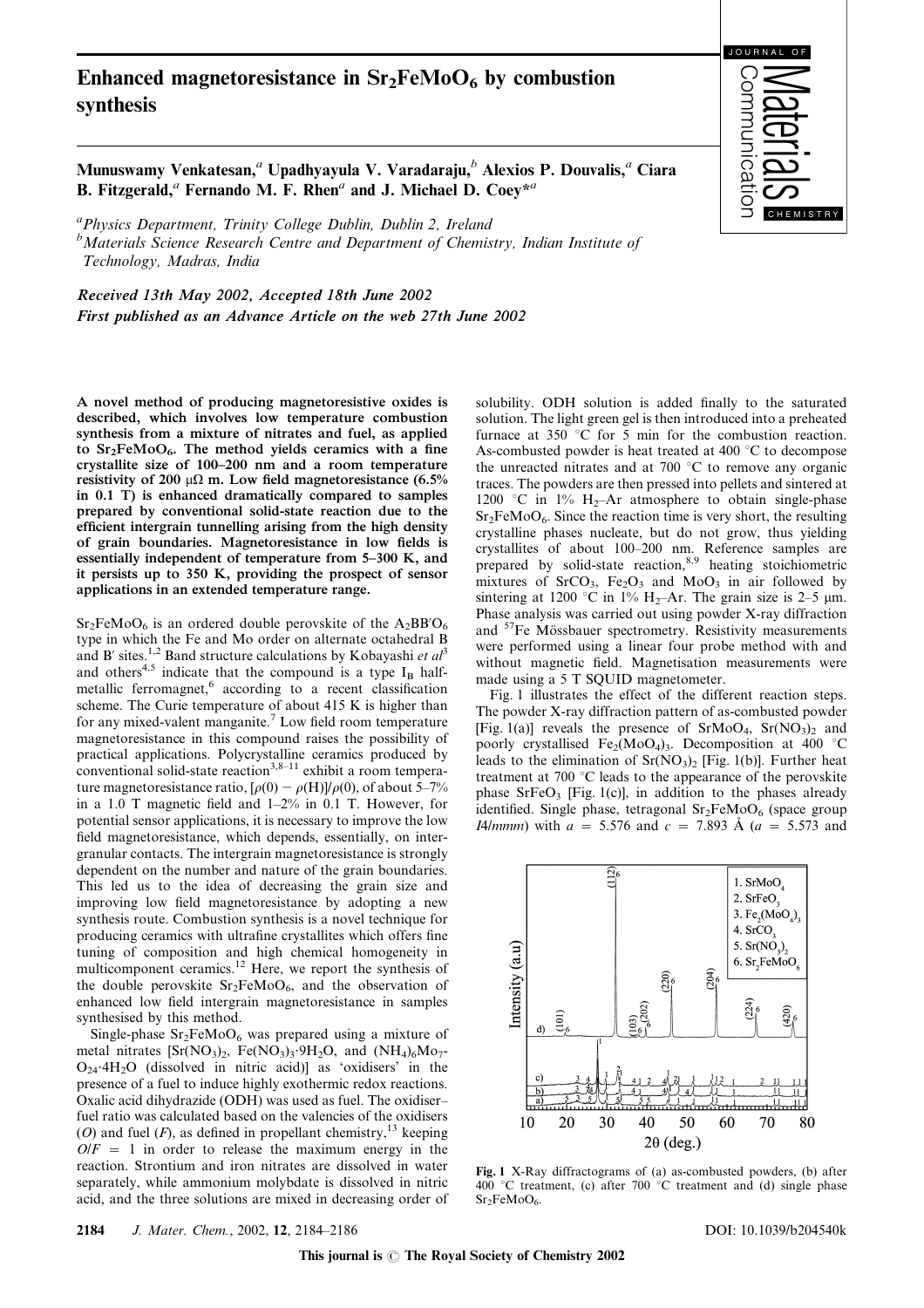

Fig. 2 Room temperature Mössbauer spectra of (a) as-combusted powders, (b) after 400 °C treatment, (c) after 700 °C treatment, (d) single phase  $Sr_2FeMoO_6$  and (e) Mössbauer spectra of  $Sr_2FeMoO_6$ at  $\overline{15}$  K.

 $b = 7.897$  Å for solid-state-synthesised sample) is obtained after heating to 1200 °C, as shown in Fig. 1(d).

The phase analysis was supported by Mössbauer spectra of samples taken after each reaction step. Room temperature spectra are shown in Fig. 2. The spectra [Fig. 2(a), (b)] of the as-combusted precursor and after the  $400\degree C$  treatment indicate that iron is in a  $Fe^{3+}$  high spin state, probably in the poorlycrystallised Fe<sub>2</sub>(MoO<sub>4</sub>)<sub>3</sub> phase, which is observed by X-ray diffraction [Fig. 1(a), (b)]. After heat treatment at 700  $\degree$ C, the presence of  $S$ rFe $O_3$  is indicated by the characteristic room temperature Mössbauer spectrum [Fig.  $2(c)$ ], which shows the presence of  $Fe<sup>4+</sup>$  ions.

The Mössbauer spectra at 300 [Fig. 2(d)] and 15 K [Fig. 2(e)] of the sample sintered at 1200 °C in an H<sub>2</sub>–Ar atmosphere confirm the formation of  $Sr_2FeMoO<sub>6</sub>$  with minor paramagnetic and iron metal impurities. The spectrum at 15 K shows the presence of three different environments in the double perovskite structure of  $Sr_2FeMoO_6$ . The main component with the large absorption area and higher isomer shift (Table 1) is attributed to iron ions which have a well-ordered firstneighbour Mo environment in the B crystallographic sites. The secondary component with a lower absorption area and isomer shift values is attributed to iron ions with a disordered first-neighbour Mo environment (5 Mo, 1 Fe). There is a small component (7% of total area) with the largest hyperfine



Fig. 3 (a) Room magnetoresistance of  $Sr<sub>2</sub>FeMoO<sub>6</sub>$  for samples produced by combustion synthesis and solid-state reaction; the 5 K magnetisation curves are shown in the insert. (b) Temperature dependence of magnetoresistance in the range 10–400 K.

splitting (54 T) which corresponds to iron ions in B' sites with six iron neighbours.<sup>14,15</sup>

The Curie temperature, determined by thermogravimetry, is 400 K, slightly lower than that of the reference sample ( $T_C$  = 415 K). The insert in Fig. 3(a) compares the low temperature magnetisation curves of  $Sr<sub>2</sub>FeMoO<sub>6</sub>$  prepared by combustion reaction and solid-state reaction. The magnetisation is unsaturated at low temperatures, even in a 5 T magnetic field. The saturation magnetic moment, determined by extrapolating to  $1/H^2 = 0$ , is always less than the half-metallic value of 4  $\mu_B$  per formula unit anticipated for a ferrimagnetic configuration of  $\text{Fe}^{3+}$  (3d<sup>5</sup>) and Mo<sup>5+</sup> (5d<sup>1</sup>), which reflects the antisite disorder. The extrapolated value of 3.20  $\mu$ <sub>B</sub> per f.u. at 5 K is lower than that of the reference sample (3.51  $\mu$ B per f.u.). The reduction and lack of saturation of magnetic moment may be attributed to (i) antisite defects<sup>14,16</sup> resulting from the partial disorder of Fe and Mo ions, (ii) antiphase boundaries,  $^{15,17,18}$  (iii) atom cation deficiency or (iv) surface spin disorder.<sup>19</sup> From the intensity of the second and third components of the Mössbauer spectra, we deduce that  $p = 6 \pm 1\%$  of the cations are misplaced in antisite defects in the combustion synthesis

Table 1 Hyperfine parameters of  $Sr<sub>2</sub>FeMoO<sub>6</sub>$  at 300 and 15 K

| T/K | Component    | $\delta^a + 0.02$ /mm s <sup>-1</sup> | $B_{\text{hf}} \pm 0.5/\text{T}$ | $A(^{0}_{0})$ | $3d^n$ | $p(\%)$ |
|-----|--------------|---------------------------------------|----------------------------------|---------------|--------|---------|
| 300 | Main         | $0.58^{b}$                            | $26.0^{b}$                       | 92            |        |         |
|     | Fe-metal     |                                       | 33.0                             |               |        |         |
|     | Paramagnetic | 0.11                                  |                                  |               |        |         |
| 15  | Main         | 0.72                                  | 47.3                             | 53            |        |         |
|     | Secondary    | 0.62                                  | 49.2                             | 32            |        |         |
|     | Third        | 0.46                                  | 53.8                             |               | 5.3    | O       |
|     | Fe-metal     | 0.11                                  | 34.0                             | 4             |        |         |
|     | Paramagnetic | 0.20                                  |                                  | 4             |        |         |

Relative to  $\alpha$ -Fe at 300 K. <sup>b</sup>Average values.